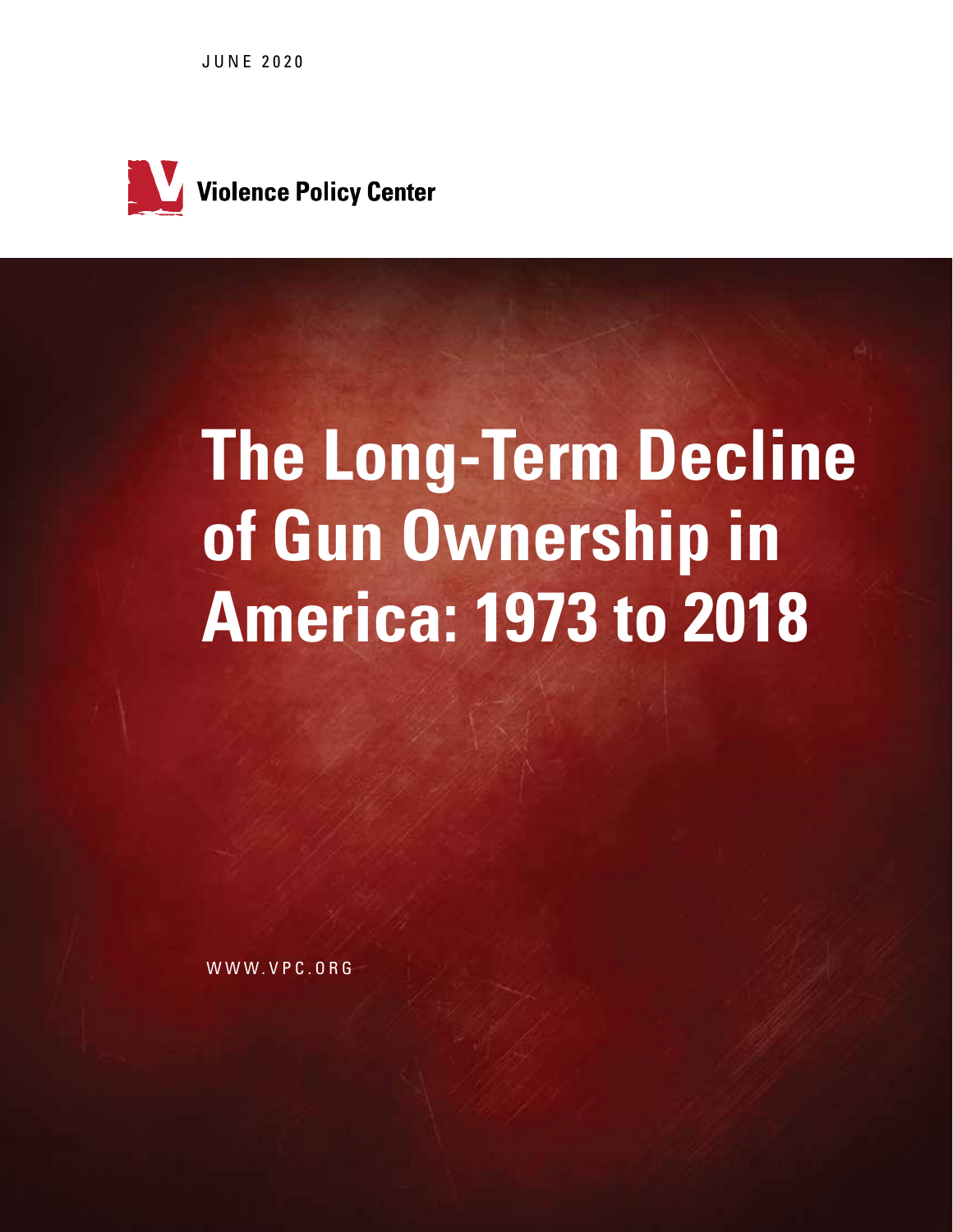#### **COPYRIGHT AND ACKNOWLEDGMENTS**

Copyright © June 2020 Violence Policy Center

#### **Violence Policy Center**

1025 Connecticut Avenue, NW Suite 1210 Washington, DC 20036

202-822-8200

The Violence Policy Center (VPC) is a national nonprofit educational organization that conducts research and public education on violence in America and provides information and analysis to policymakers, journalists, advocates, and the general public.

This publication was funded in part with the support of the Lisa & Douglas Goldman Fund.

For a complete list of VPC publications with document links, please visit http://www.vpc.org/publications.

**To learn more about the Violence Policy Center, or to make a tax-deductible contribution to help support our work, please visit www.vpc.org.**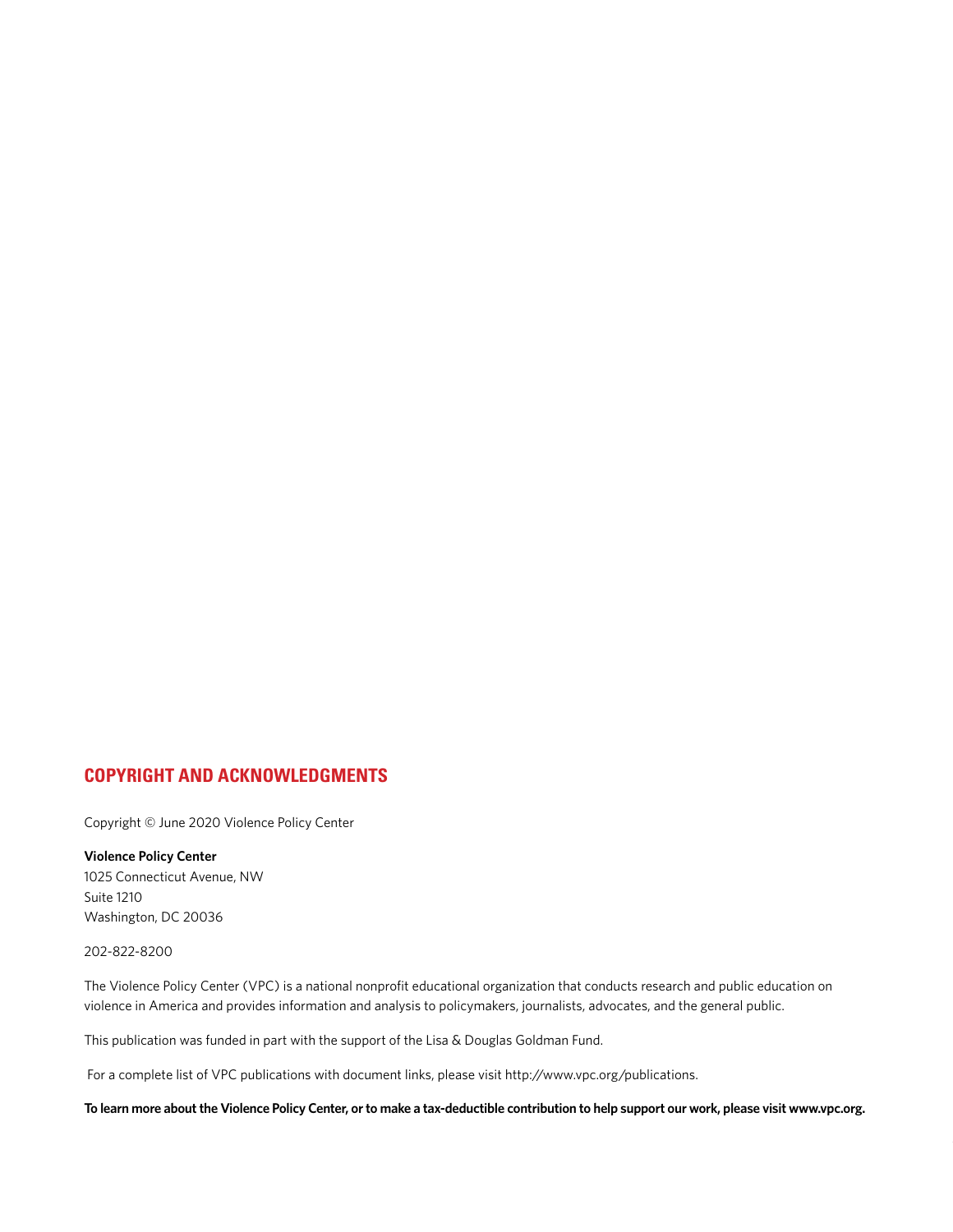# **THE LONG-TERM DECLINE OF GUN OWNERSHIP IN AMERICA: 1973 TO 2018**

Since the mid-1970s, gun ownership in America has declined steadily and now remains relatively stagnant.

This is the unavoidable conclusion from comprehensive, national data spanning 45 years contained in the General Social Survey (GSS) conducted by the National Opinion Research Center (NORC) at the University of Chicago.<sup>1</sup>



#### **GRAPHIC ONE: THE CONTINUING DECLINE IN HOUSEHOLD GUN OWNERSHIP**

1 Gun ownership data contained in this report was calculated by The Crime Lab at the University of Chicago utilizing data from the General Social Survey (GSS) conducted by the National Opinion Research Center (NORC) at the University of Chicago. The Crime Lab (https://urbanlabs.uchicago.edu/labs/ crime) "partners with civic and community leaders to design, test, and scale promising programs and policies to reduce crime and violence." NORC at the University of Chicago (http://www.norc.org/Pages/default.aspx) "is an objective non-partisan research institution that delivers reliable data and rigorous analysis to guide critical programmatic, business, and policy decisions." According to NORC, "The GSS gathers data on contemporary American society in order to monitor and explain trends and constants in attitudes, behaviors, and attributes. Hundreds of trends have been tracked since 1972. In addition, since the GSS adopted questions from earlier surveys, trends can be followed for up to 80 years. The GSS contains a standard core of demographic, behavioral, and attitudinal questions, plus topics of special interest. Among the topics covered are civil liberties, crime and violence, intergroup tolerance, morality, national spending priorities, psychological well-being, social mobility, and stress and traumatic events. Altogether the GSS is the single best source for sociological and attitudinal trend data covering the United States. It allows researchers to examine the structure and functioning of society in general as well as the role played by relevant subgroups and to compare the United States to other nations. The GSS aims to make high-quality data easily accessible to scholars, students, policy makers, and others, with minimal cost and waiting" (http://gss.norc.org/About-The-GSS).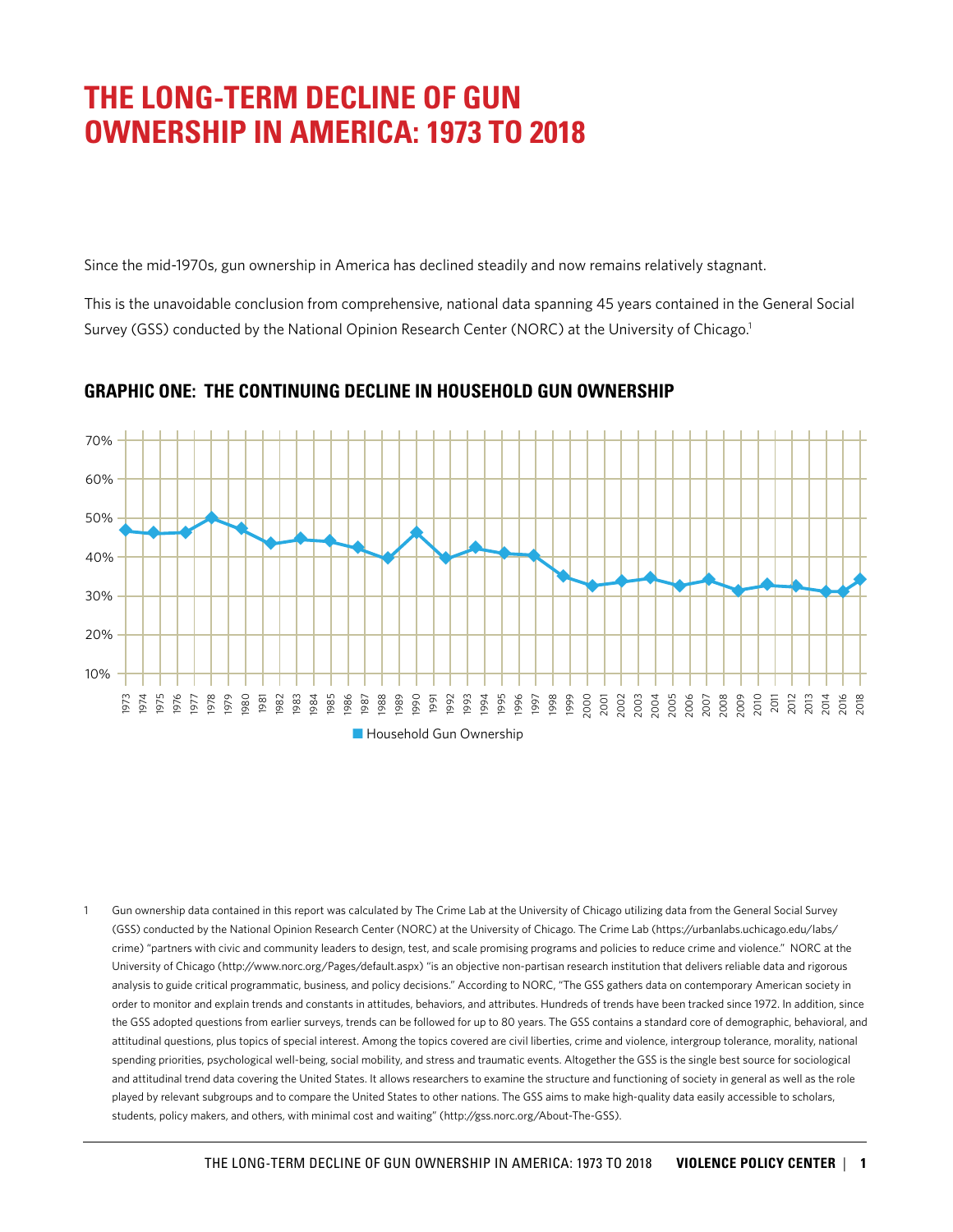### **HOUSEHOLD GUN OWNERSHIP**

Since 1973, the General Social Survey has asked the question: "Do you happen to have in your home (if house: or garage) any guns or revolvers?" The GSS data available from that year to 2018<sup>2</sup> includes information on overall household gun ownership as well as participation in hunting.

#### **OVERALL HOUSEHOLD GUN OWNERSHIP**

- From 1977 to 2018, the percentage of American households that reported having any guns in the home dropped by 32 percent.
- During this period household gun ownership hit its peak in 1977, when more than half (50.4 percent) of American households reported having any guns. By 2018, 34.3 of American households reported having any guns in the home, a drop of 16 percentage points.
- In 2018, just over a third of American households reported having a gun in the home.
- In 2014, household gun ownership hit its lowest level ever recorded by the GSS (30.8 percent). And while this percentage increased slightly in both 2016 (31.0 percent) and 2018 (34.3 percent), it is not statistically significant.

#### **GRAPHIC TWO: HOUSEHOLD GUN OWNERSHIP IN THE UNITED STATES, 1973 TO 2018**

| Year | Percent of<br><b>Adults in</b><br><b>Households</b><br>with Guns | Year | Percent of<br><b>Adults in</b><br><b>Households</b><br>with Guns | Year | Percent of<br><b>Adults in</b><br><b>Households</b><br>with Guns | Year | <b>Percent of</b><br><b>Adults in</b><br><b>Households</b><br>with Guns |
|------|------------------------------------------------------------------|------|------------------------------------------------------------------|------|------------------------------------------------------------------|------|-------------------------------------------------------------------------|
| 1973 | 47.0                                                             | 1985 | 44.2                                                             | 1994 | 40.6                                                             | 2008 | 34.0                                                                    |
| 1974 | 46.2                                                             | 1987 | 42.2                                                             | 1996 | 40.1                                                             | 2010 | 31.4                                                                    |
| 1976 | 46.5                                                             | 1988 | 39.9                                                             | 1998 | 34.7                                                             | 2012 | 33.0                                                                    |
| 1977 | 50.4                                                             | 1989 | 46.0                                                             | 2000 | 32.4                                                             | 2014 | 30.8                                                                    |
| 1980 | 47.3                                                             | 1990 | 42.2                                                             | 2002 | 33.6                                                             | 2016 | 31.0                                                                    |
| 1982 | 43.6                                                             | 1991 | 39.6                                                             | 2004 | 34.5                                                             | 2018 | 34.3                                                                    |
| 1984 | 44.9                                                             | 1993 | 42.0                                                             | 2006 | 32.9                                                             |      |                                                                         |

2 Data contained in chart represent years for which the question was asked during the period cited.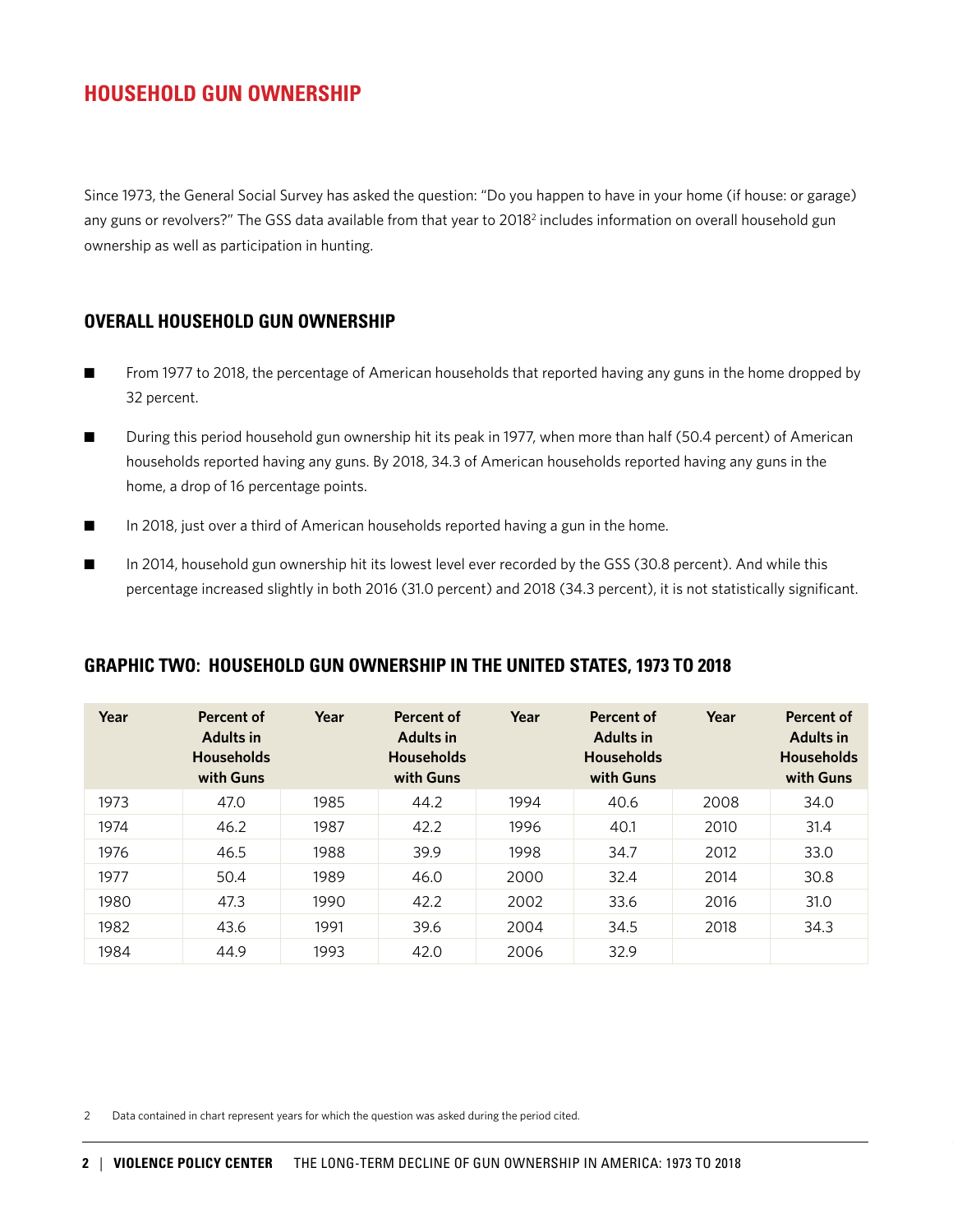#### **DECLINE IN HUNTING**

One of the primary reasons for the decline in household firearms ownership has been the decrease in the popularity of hunting. In 1977, 31.6 percent of adults lived in a household where the respondent, a spouse, or both were hunters (see Graphic Three). By 2018 this number had dropped by nearly half, to 17.0 percent.3

| Year | Percent<br><b>Households</b><br>with Adult<br><b>Hunters</b> | Year | Percent<br><b>Households</b><br>with Adult<br><b>Hunters</b> | Year | Percent<br><b>Households</b><br>with Adult<br><b>Hunters</b> | Year | Percent<br><b>Households</b><br>with Adult<br><b>Hunters</b> |
|------|--------------------------------------------------------------|------|--------------------------------------------------------------|------|--------------------------------------------------------------|------|--------------------------------------------------------------|
| 1977 | 31.6                                                         | 1988 | 22.1                                                         | 1996 | 23.1                                                         | 2008 | 17.6                                                         |
| 1980 | 28.3                                                         | 1989 | 23.3                                                         | 1998 | 19.2                                                         | 2010 | 18.2                                                         |
| 1982 | 24.7                                                         | 1990 | 24.2                                                         | 2000 | 18.6                                                         | 2012 | 19.7                                                         |
| 1984 | 26.5                                                         | 1991 | 22.9                                                         | 2002 | 20.2                                                         | 2014 | 15.3                                                         |
| 1985 | 26.1                                                         | 1993 | 20.9                                                         | 2004 | 19.4                                                         | 2016 | 17.1                                                         |
| 1987 | 22.2                                                         | 1994 | 22.0                                                         | 2006 | 17.2                                                         | 2018 | 17.0                                                         |

#### **GRAPHIC THREE: THE DECLINE IN HUNTING, 1977 TO 2018**

#### **GRAPHIC FOUR: THE DECLINE IN HUNTING, 1977 TO 2018**



3 Respondents are asked, "Do you (or does your [husband/wife]) go hunting?"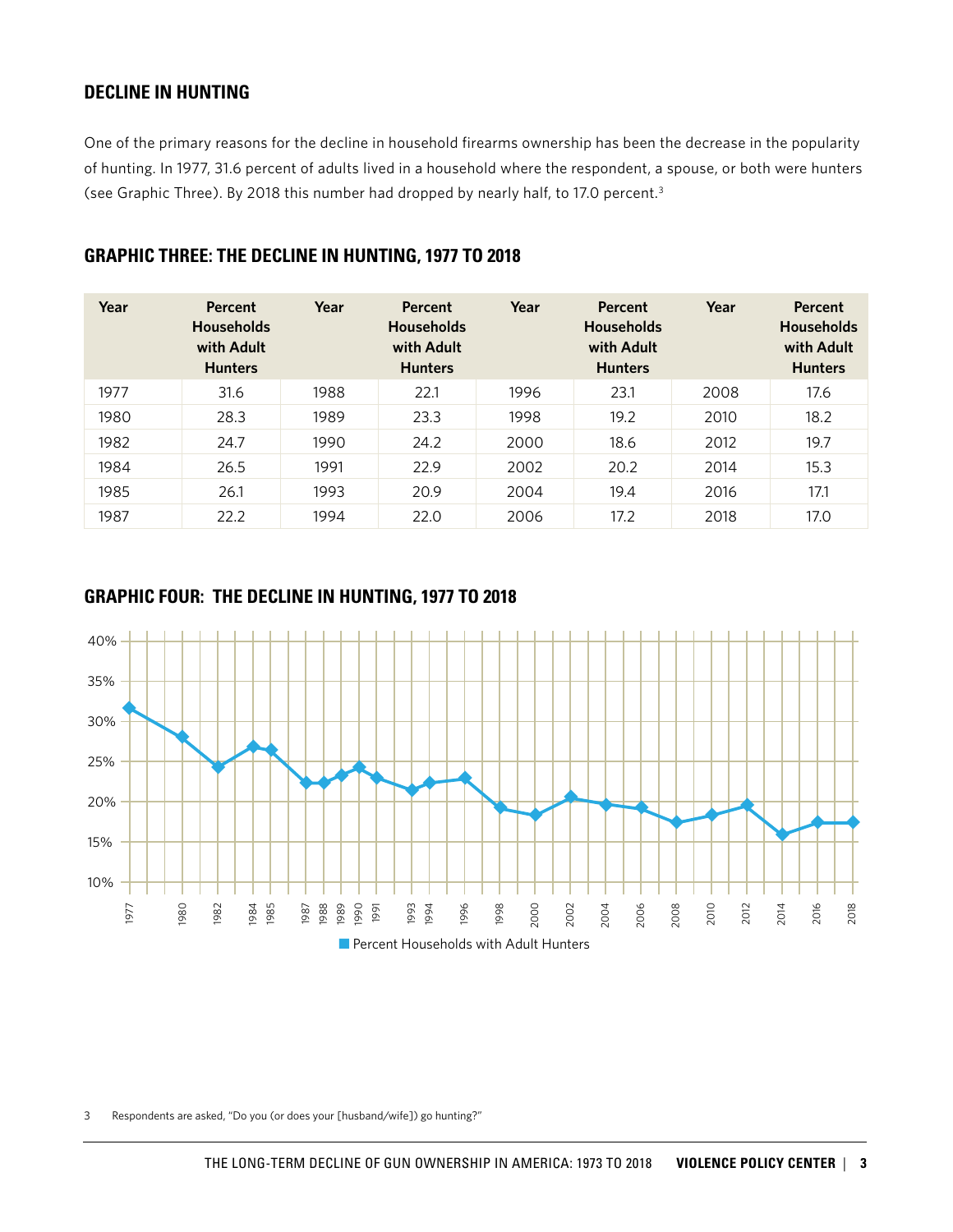# **PERSONAL GUN OWNERSHIP**

Since 1980, General Social Survey respondents who state that they have a gun in their home have then been asked, "Do any of these guns personally belong to you?" The GSS data for the years 1980 to 20184 offer information on overall personal gun ownership as well as male and female gun ownership.

#### **GRAPHIC FIVE: PERSONAL GUN OWNERSHIP, 1980 TO 2018**

| Year | <b>Percent Overall</b><br>Personal<br>Ownership | Year | <b>Percent Overall</b><br>Personal<br>Ownership | Year | <b>Percent Overall</b><br>Personal<br>Ownership |
|------|-------------------------------------------------|------|-------------------------------------------------|------|-------------------------------------------------|
| 1980 | 28.1                                            | 1991 | 27.0                                            | 2006 | 21.6                                            |
| 1982 | 27.4                                            | 1993 | 29.3                                            | 2008 | 23.5                                            |
| 1984 | 25.3                                            | 1994 | 28.2                                            | 2010 | 20.6                                            |
| 1985 | 30.5                                            | 1996 | 27.1                                            | 2012 | 21.8                                            |
| 1987 | 26.0                                            | 1998 | 22.4                                            | 2014 | 22.4                                            |
| 1988 | 24.9                                            | 2000 | 22.3                                            | 2016 | 20.5                                            |
| 1989 | 27.1                                            | 2002 | 26.3                                            | 2018 | 21.9                                            |
| 1990 | 28.5                                            | 2004 | 25.2                                            |      |                                                 |

#### **OVERALL PERSONAL GUN OWNERSHIP**

- **n** From 1985 to 2018, the percentage of Americans who reported personally owning a gun dropped more than 28 percent.
- During this period, personal gun ownership hit its peak in 1985, when 30.5 percent of Americans reported personally owning a gun. By 2018, this number had dropped nearly nine percentage points to 21.9 percent.
- In 2018, slightly more than one out of five Americans reported personally owning a gun.

4 Data contained in chart represent years for which the question was asked during the period cited.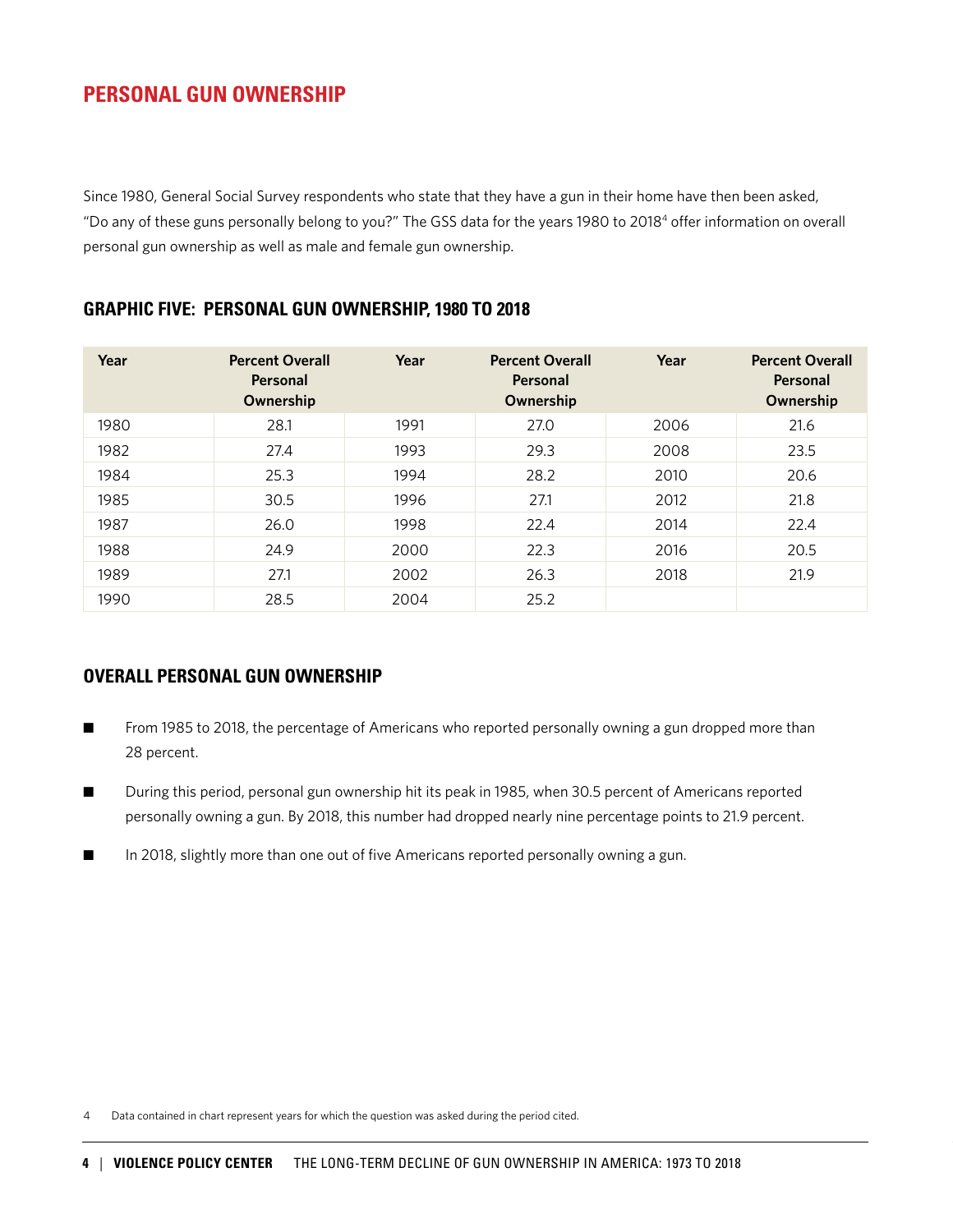#### **MALE GUN OWNERSHIP**

| Year | <b>Percent Male</b><br>Personal<br>Ownership | Year | <b>Percent Male</b><br>Personal<br>Ownership | Year | <b>Percent Male</b><br>Personal<br>Ownership |
|------|----------------------------------------------|------|----------------------------------------------|------|----------------------------------------------|
| 1980 | 50.3                                         | 1991 | 47.3                                         | 2006 | 34.8                                         |
| 1982 | 44.9                                         | 1993 | 48.3                                         | 2008 | 38.4                                         |
| 1984 | 45.0                                         | 1994 | 46.1                                         | 2010 | 32.9                                         |
| 1985 | 51.5                                         | 1996 | 44.0                                         | 2012 | 35.7                                         |
| 1987 | 44.1                                         | 1998 | 37.6                                         | 2014 | 35.1                                         |
| 1988 | 43.8                                         | 2000 | 37.5                                         | 2016 | 32.6                                         |
| 1989 | 48.8                                         | 2002 | 37.5                                         | 2018 | 35.8                                         |
| 1990 | 52.1                                         | 2004 | 40.8                                         |      |                                              |

#### **GRAPHIC SIX: MALE GUN OWNERSHIP, 1980 TO 2018**

■ From 1980 to 2018, the percentage of males who reported personally owning a gun dropped 29 percent.

■ During this period, male gun ownership hit its peak in 1990, when 52.1 percent of males reported personally owning a gun. By 2018, this number had dropped 16 percentage points to 35.8 percent.

#### **FEMALE GUN OWNERSHIP**

#### **GRAPHIC SEVEN: FEMALE GUN OWNERSHIP, 1980 TO 2018**

| Year | <b>Percent Female</b><br>Personal<br>Ownership | Year | <b>Percent Female</b><br>Personal<br>Ownership | Year | <b>Percent Female</b><br>Personal<br>Ownership |
|------|------------------------------------------------|------|------------------------------------------------|------|------------------------------------------------|
| 1980 | 10.1                                           | 1991 | 10.0                                           | 2006 | 10.6                                           |
| 1982 | 13.7                                           | 1993 | 13.5                                           | 2008 | 10.8                                           |
| 1984 | 10.7                                           | 1994 | 12.5                                           | 2010 | 9.8                                            |
| 1985 | 11.8                                           | 1996 | 12.5                                           | 2012 | 10.3                                           |
| 1987 | 11.8                                           | 1998 | 10.6                                           | 2014 | 11.7                                           |
| 1988 | 11.0                                           | 2000 | 9.3                                            | 2016 | 10.8                                           |
| 1989 | 9.2                                            | 2002 | 11.8                                           | 2018 | 10.5                                           |
| 1990 | 9.3                                            | 2004 | 11.6                                           |      |                                                |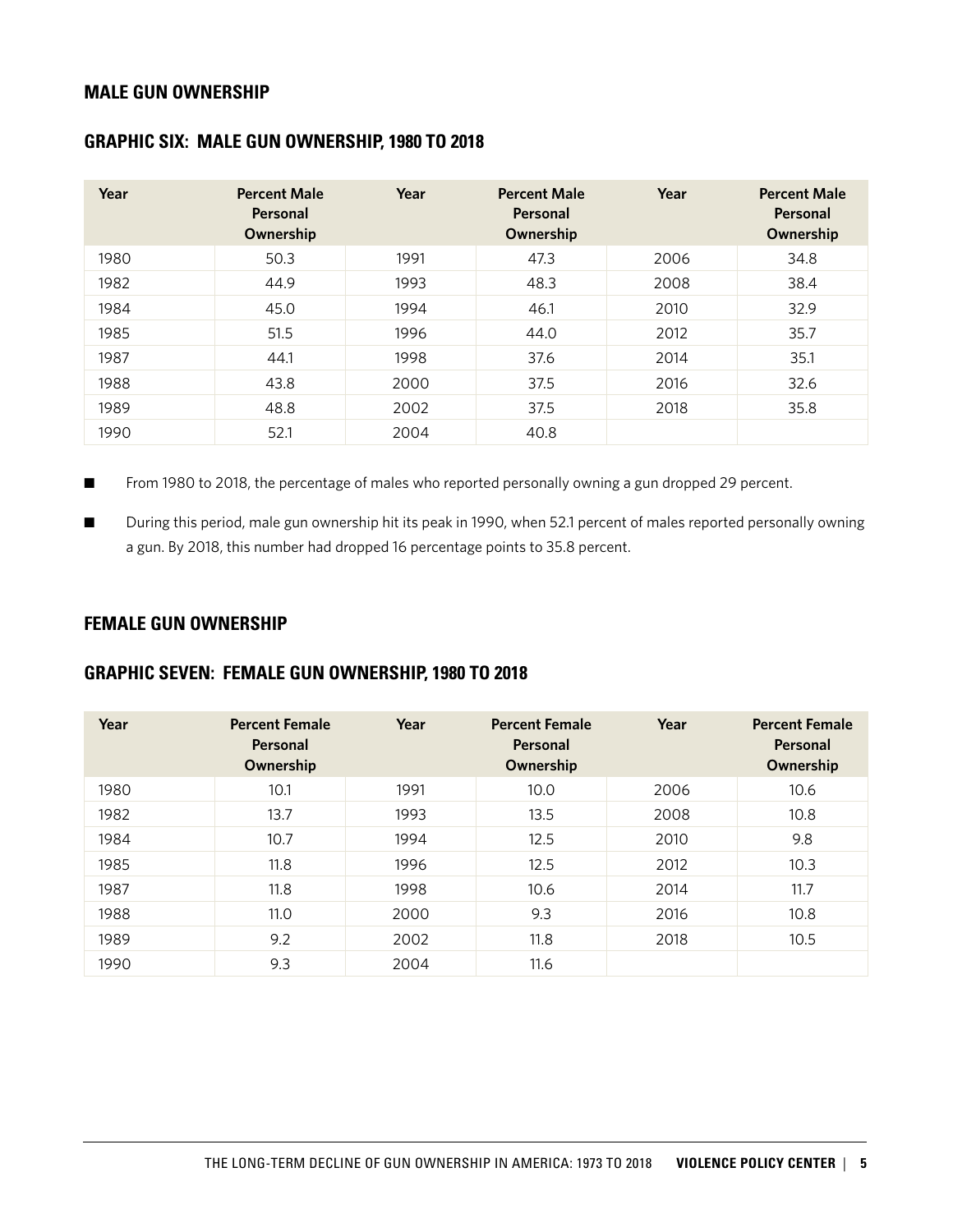#### **GRAPHIC EIGHT: MALE AND FEMALE GUN OWNERSHIP, 1980 TO 2018**



In 2018, 10.5 percent of females reported personally owning a firearm. In its 2015 report *Trends in Gun Ownership in the United States, 1972-2014*, NORC noted, "Personal ownership of firearms has not appreciably change[d] for women from 1980 through 2014. Between 9% and 14% of women personally owned a firearm during those years and there is *no meaningful trend in the*  level of personal ownership."<sup>5</sup> [Emphasis added.] This remains true for the 2018 data.

The 2015 NORC study also noted that men "are much more likely to personally own a firearm than women are, but the gender gap has narrowed *due to a decline in personal firearm ownership among men," not an increase among women*. [Emphasis added.] In 1980, 50.3 percent of men owned a firearm while 10.1 percent of women owned a gun resulting in a gender gap of 40.2 percentage points. By 2018, male gun ownership had dropped more than 14 percentage points from 1980 to 35.8 percent, while female gun ownership in 2018 remained relatively stagnant at 10.5 percent, resulting in a gender gap of 25.3 points.

5 *Trends in Gun Ownership in the United States, 1972-2014*, Tom W. Smith and Jaesok Son, NORC at the University of Chicago, March 2015 (http://www.norc.org/PDFs/GSS%20Reports/GSS\_Trends%20in%20Gun%20Ownership\_US\_1972-2014.pdf).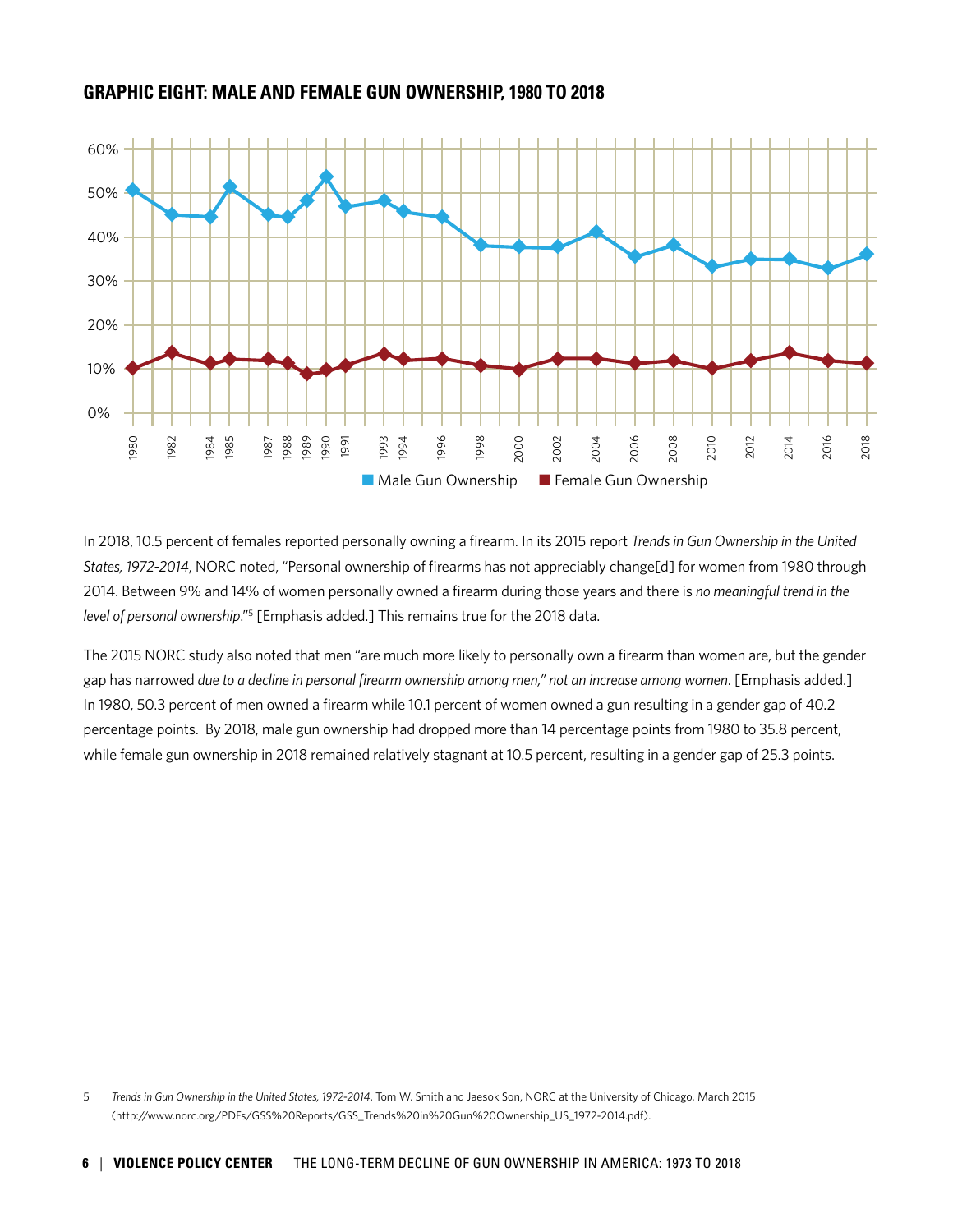#### **BLACK AND HISPANIC GUN OWNERSHIP** <sup>6</sup>

#### **GRAPHIC NINE: BLACK GUN OWNERSHIP, 1980 TO 2018**

| Year | <b>Percent Black</b><br>Personal<br>Ownership | Year | <b>Percent Black</b><br>Personal<br>Ownership | Year | <b>Percent Black</b><br>Personal<br>Ownership |
|------|-----------------------------------------------|------|-----------------------------------------------|------|-----------------------------------------------|
| 1980 | 16                                            | 1991 | 21                                            | 2006 | 17                                            |
| 1982 | 23                                            | 1993 | 23                                            | 2008 | 13                                            |
| 1984 | 16                                            | 1994 | 22                                            | 2010 | 10                                            |
| 1985 | 22                                            | 1996 | 17                                            | 2012 | 14                                            |
| 1987 | 18                                            | 1998 | 14                                            | 2014 | 12                                            |
| 1988 | 13                                            | 2000 | 12                                            | 2016 | 13                                            |
| 1989 | 16                                            | 2002 | 8                                             | 2018 | 16                                            |
| 1990 | 16                                            | 2004 | 19                                            |      |                                               |

■ In both 1980 and 2018, the percentage of Blacks who reported personally owning a gun was 16 percent. During this period, personal gun ownership for Blacks ranged from a low of eight percent to a high of 23 percent. Overall, personal gun ownership by Blacks during the period surveyed has not appreciably changed.

#### **GRAPHIC TEN: HISPANIC GUN OWNERSHIP, 2000 TO 2018**

| Year | <b>Percent Hispanic</b><br>Personal<br>Ownership | Year | <b>Percent Hispanic</b><br>Personal<br>Ownership | Year | <b>Percent Hispanic</b><br>Personal<br>Ownership |
|------|--------------------------------------------------|------|--------------------------------------------------|------|--------------------------------------------------|
| 2000 | 5                                                | 2008 | 6                                                | 2016 | 8                                                |
| 2002 | 11                                               | 2010 | 5                                                | 2018 | 12                                               |
| 2004 |                                                  | 2012 | 13                                               |      |                                                  |
| 2006 | 8                                                | 2014 | 13                                               |      |                                                  |

■ In 2000 (the first year in which Hispanic gun ownership was measured by the GSS), five percent of Hispanics reported personally owning a gun. In 2018, this percentage was reported as 12 percent. As seen in the table above, during the 19-year period during which personal Hispanic gun ownership was measured, the percentage fluctuated between five and 13 percent. This is due in part to the relatively small sample surveyed by the GSS. Overall, personal gun ownership by Hispanics is estimated to be approximately in the 10 percent range and has not appreciably changed during the period surveyed.

6 Black and Hispanic categories are not mutually exclusive.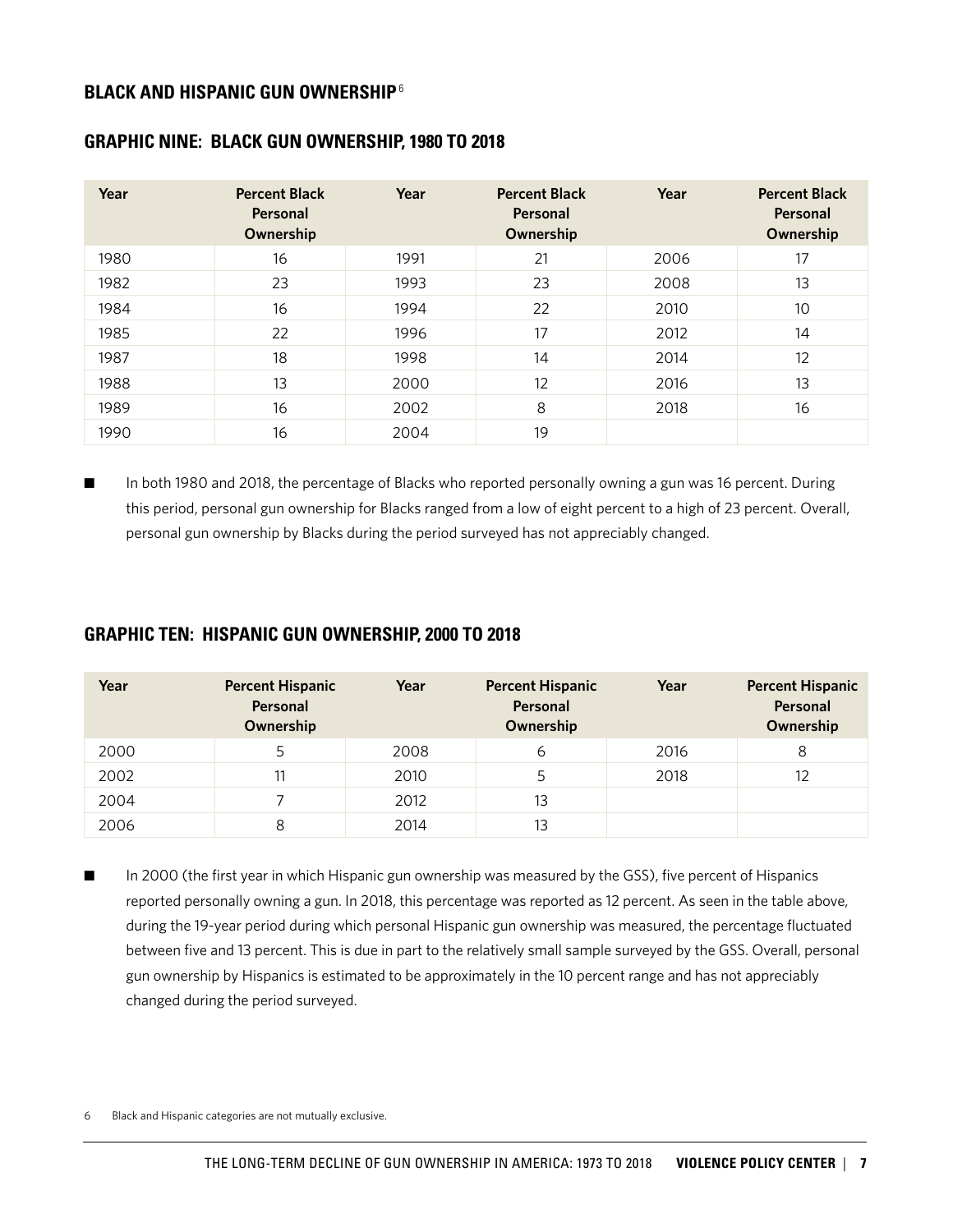## **REASONS FOR THE DECLINE IN GUN OWNERSHIP IN THE UNITED STATES**

Key factors contributing to the continuing decline in household and personal gun ownership in America include the following.

- The aging of the current-gun owning population, primarily white males, and a lack of interest in guns by youth.
- The end of military conscription.
- $\blacksquare$  The decreasing popularity of hunting.
- Land-use issues that limit hunting and other shooting activities.
- Environmental and zoning issues that force shooting ranges to close and limit new range construction.
- $\blacksquare$  The increase in single-parent homes headed by women.